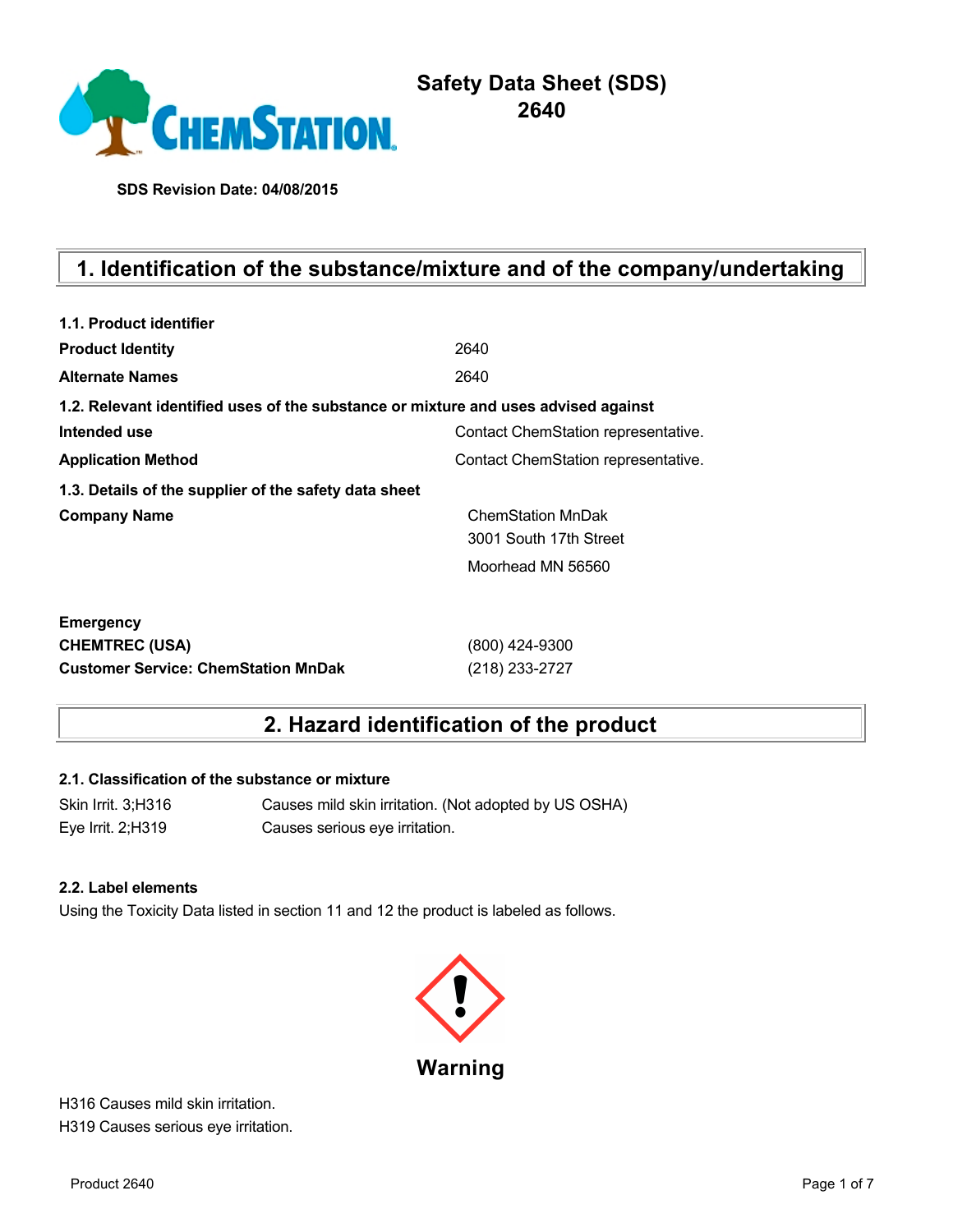### **[Prevention]:**

P264 Wash thoroughly after handling.

P280 Wear protective gloves / eye protection / face protection.

### **[Response]:**

P305+351+338 IF IN EYES: Rinse continuously with water for several minutes. Remove contact lenses if present and easy to do - continue rinsing.

P332+313 If skin irritation occurs: Get medical advice / attention.

P337+313 If eye irritation persists: Get medical advice / attention.

### **[Storage]:**

No GHS storage statements

### **[Disposal]:**

No GHS disposal statements

# **3. Composition/information on ingredients**

This product contains the following substances that present a hazard within the meaning of the relevant State and Federal Hazardous Substances regulations.

| Ingredient/Chemical Designations                                                                             | Weight % | <b>GHS Classification</b>              | <b>Notes</b> |
|--------------------------------------------------------------------------------------------------------------|----------|----------------------------------------|--------------|
| Benzenesulfonic acid, dodecyl-, compound with 2-<br>aminoethanol (1:1)<br><b>CAS Number:</b><br>0026836-07-7 | 1.0 - 10 | Skin Irrit. 2:H315<br>∥Eye Dam. 1:H318 |              |

[1] Substance classified with a health or environmental hazard.

[2] Substance with a workplace exposure limit.

[3] PBT-substance or vPvB-substance.

\*The full texts of the phrases are shown in Section 16.

## **4. First aid measures**

### **4.1. Description of first aid measures**

| General                    | In all cases of doubt, or when symptoms persist, seek medical attention.<br>Never give anything by mouth to an unconscious person.                                                                                                        |
|----------------------------|-------------------------------------------------------------------------------------------------------------------------------------------------------------------------------------------------------------------------------------------|
| <b>Inhalation</b>          | Remove to fresh air, keep patient warm and at rest. If breathing is irregular or stopped, give<br>artificial respiration. If unconscious place in the recovery position and obtain immediate<br>medical attention. Give nothing by mouth. |
| <b>Eyes</b>                | Irrigate copiously with clean water for at least 15 minutes, holding the eyelids apart and seek<br>medical attention.                                                                                                                     |
| <b>Skin</b>                | Remove contaminated clothing. Wash skin thoroughly with soap and water or use a<br>recognized skin cleanser.                                                                                                                              |
| Ingestion                  | If swallowed obtain immediate medical attention. Keep at rest. Do NOT induce vomiting.                                                                                                                                                    |
|                            | 4.2. Most important symptoms and effects, both acute and delayed                                                                                                                                                                          |
| Overview                   | No specific symptom data available.<br>See section 2 for further details.                                                                                                                                                                 |
| <b>Eyes</b><br><b>Skin</b> | Causes serious eye irritation.<br>Causes mild skin irritation. (Not adopted by US OSHA)                                                                                                                                                   |

## **5. Fire-fighting measures**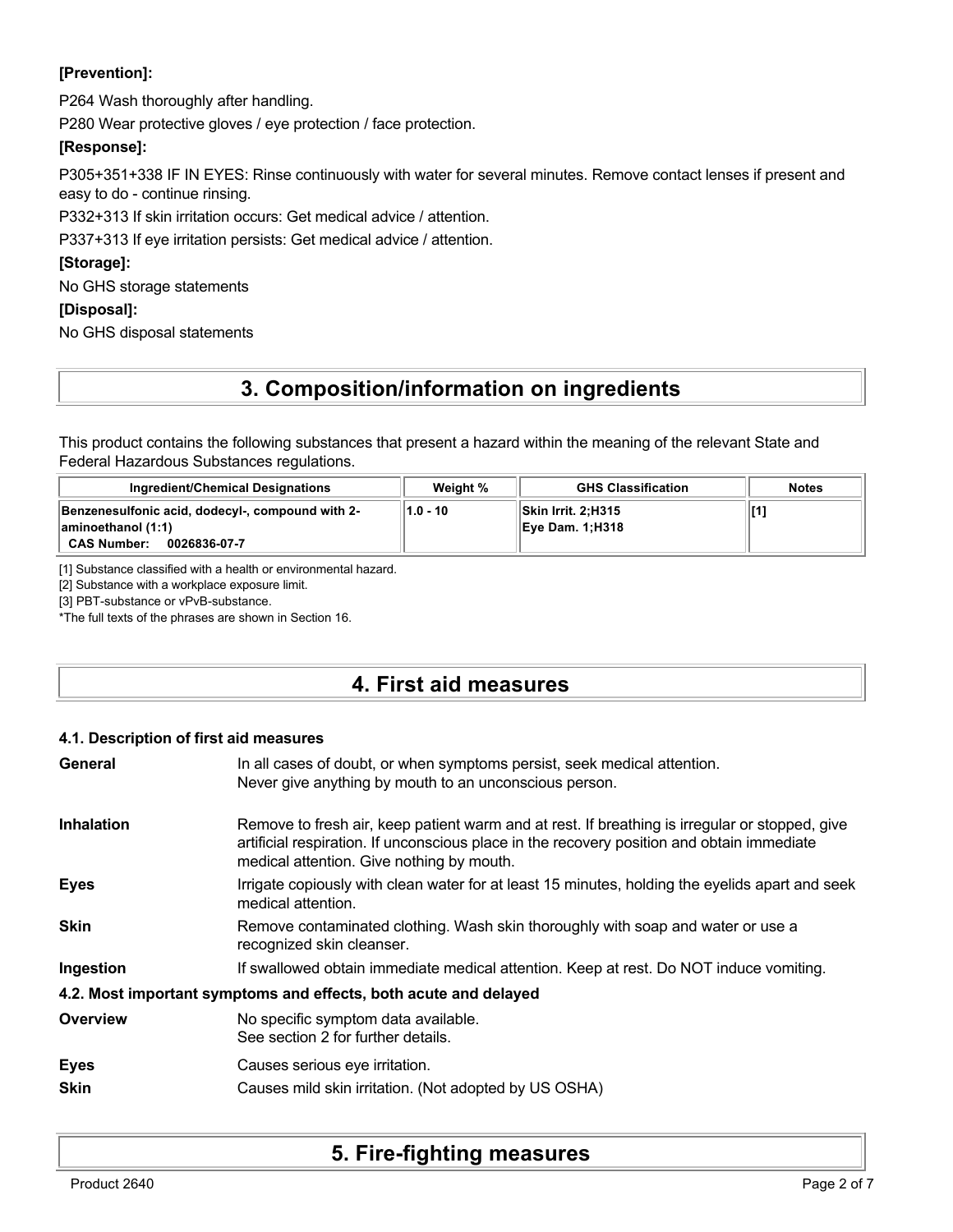#### **5.1. Extinguishing media**

Recommended extinguishing media; alcohol resistant foam, CO<sub>2</sub>, powder, water spray. Do not use: water jet.

#### **5.2. Special hazards arising from the substance or mixture**

Hazardous decomposition: No hazardous decomposition data available.

#### **5.3. Advice for fire-fighters**

Cool closed containers exposed to fire by spraying them with water. Do not allow run off water and contaminants from fire fighting to enter drains or water ways.

**ERG Guide No.** 0

## **6. Accidental release measures**

#### **6.1. Personal precautions, protective equipment and emergency procedures**

Put on appropriate personal protective equipment (see section 8).

#### **6.2. Environmental precautions**

Do not allow spills to enter drains or waterways.

Use good personal hygiene practices. Wash hands before eating, drinking, smoking or using toilet. Promptly remove soiled clothing and wash thoroughly before reuse.

#### **6.3. Methods and material for containment and cleaning up**

Ventilate the area and avoid breathing vapors. Take the personal protective measures listed in section 8.

Contain and absorb spillage with non-combustible materials e.g. sand, earth, vermiculite. Place in closed containers outside buildings and dispose of according to the Waste Regulations. (See section 13).

Clean, preferably with a detergent. Do not use solvents.

Do not allow spills to enter drains or watercourses.

If drains, sewers, streams or lakes are contaminated, inform the local water company immediately. In the case of contamination of rivers, streams or lakes the Environmental Protection Agency should also be informed.

## **7. Handling and storage**

#### **7.1. Precautions for safe handling**

See section 2 for further details. - [Prevention]:

#### **7.2. Conditions for safe storage, including any incompatibilities**

Handle containers carefully to prevent damage and spillage.

Incompatible materials: No data available.

See section 2 for further details. - [Storage]:

#### **7.3. Specific end use(s)**

No data available.

## **8. Exposure controls and personal protection**

### **8.1. Control parameters**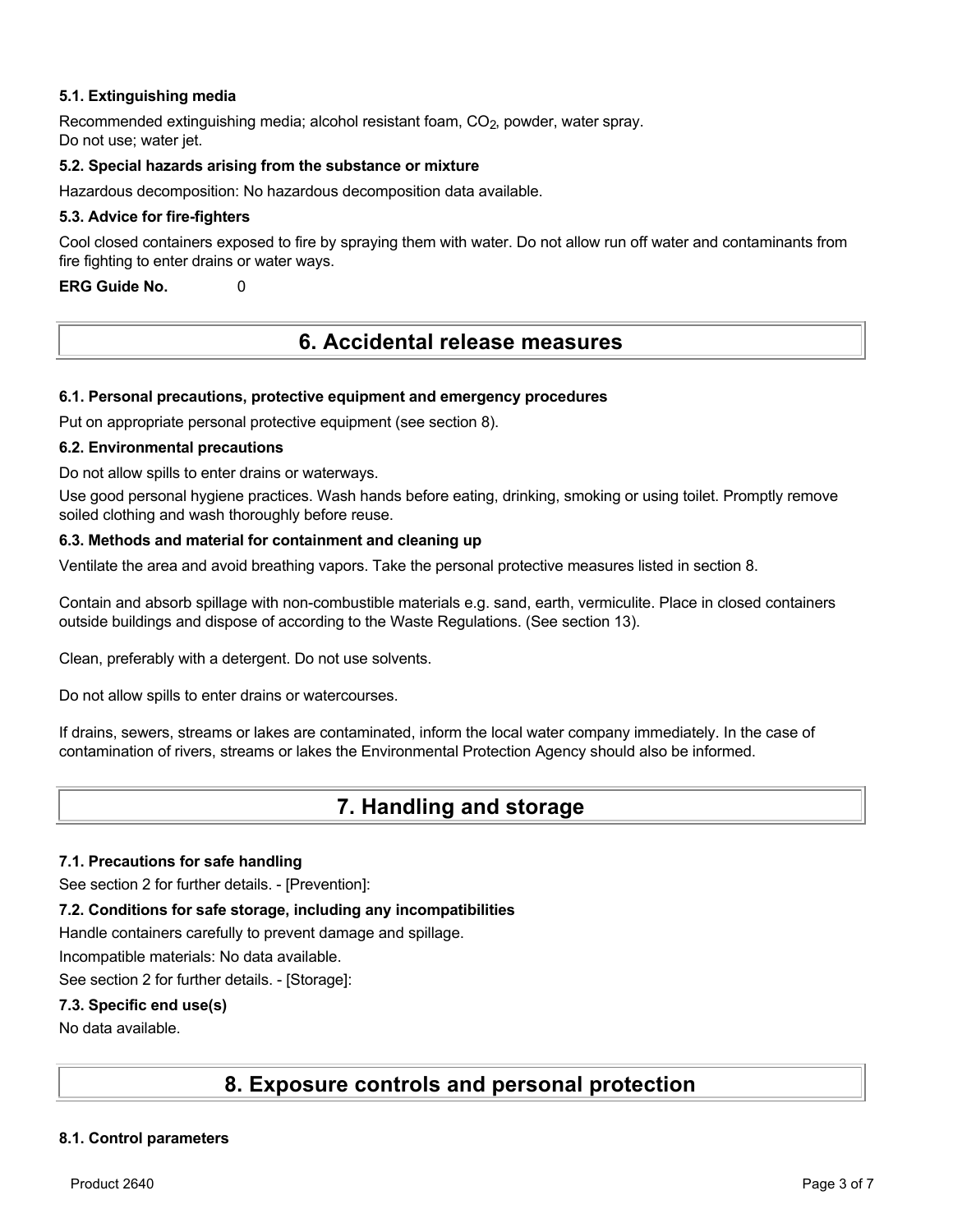### **Exposure**

| CAS No.      | Ingredient                         | <b>Source</b> | Value                       |
|--------------|------------------------------------|---------------|-----------------------------|
| 0026836-07-7 | Benzenesulfonic acid, dodecyl-,    | <b>OSHA</b>   | No Established Limit        |
|              | compound with 2-aminoethanol (1:1) | ACGIH         | <b>No Established Limit</b> |
|              |                                    | <b>NIOSH</b>  | <b>No Established Limit</b> |
|              |                                    | Supplier      | No Established Limit        |

#### **Carcinogen Data**

| <b>CAS No.</b> | Ingredient                                     | ∣Source∐    | Value                                                              |
|----------------|------------------------------------------------|-------------|--------------------------------------------------------------------|
| 0026836-07-7   | <b>OSHA</b><br>Benzenesulfonic acid, dodecyl-, |             | Select Carcinogen: No                                              |
|                | compound with 2-aminoethanol<br>(1:1)          | <b>NTP</b>  | Known: No: Suspected: No                                           |
|                |                                                | <b>IARC</b> | Group 1: No; Group 2a: No; Group 2b: No; Group 3: No; Group 4: No; |

#### **8.2. Exposure controls**

| <b>Respiratory</b>          | If workers are exposed to concentrations above the exposure limit they must use the<br>appropriate, certified respirators.                                                                                                                                                                                                             |
|-----------------------------|----------------------------------------------------------------------------------------------------------------------------------------------------------------------------------------------------------------------------------------------------------------------------------------------------------------------------------------|
| <b>Eyes</b>                 | Protective safety glasses recommended.                                                                                                                                                                                                                                                                                                 |
| <b>Skin</b>                 | Wear overalls to keep skin contact to a minimum.                                                                                                                                                                                                                                                                                       |
| <b>Engineering Controls</b> | Provide adequate ventilation. Where reasonably practicable this should be achieved by the<br>use of local exhaust ventilation and good general extraction. If these are not sufficient to<br>maintain concentrations of particulates and any vapor below occupational exposure limits<br>suitable respiratory protection must be worn. |

**Other Work Practices** Use good personal hygiene practices. Wash hands before eating, drinking, smoking or using toilet. Promptly remove soiled clothing and wash thoroughly before reuse.

See section 2 for further details. - [Prevention]:

# **9. Physical and chemical properties**

| Appearance                                      | Light yellow Thin liquid                   |
|-------------------------------------------------|--------------------------------------------|
| Odor                                            | Mild                                       |
| Odor threshold                                  | Not Measured                               |
| рH                                              | $10.0 - 11.0$                              |
| Melting point / freezing point                  | Not Measured                               |
| Initial boiling point and boiling range         | $>212$ deg F                               |
| <b>Flash Point</b>                              | >200 degrees F PMCC (non-flammable)        |
| Evaporation rate (Ether = 1)                    | 0.33                                       |
| Flammability (solid, gas)                       | Not Applicable                             |
| Upper/lower flammability or explosive<br>limits | <b>Lower Explosive Limit: Not Measured</b> |
|                                                 | <b>Upper Explosive Limit: Not Measured</b> |
| Vapor pressure (Pa)                             | Not Determined                             |
| <b>Vapor Density</b>                            | Not Determined                             |
| <b>Specific Gravity</b>                         | 1.003 - 1.023                              |
| <b>Solubility in Water</b>                      | Not Measured                               |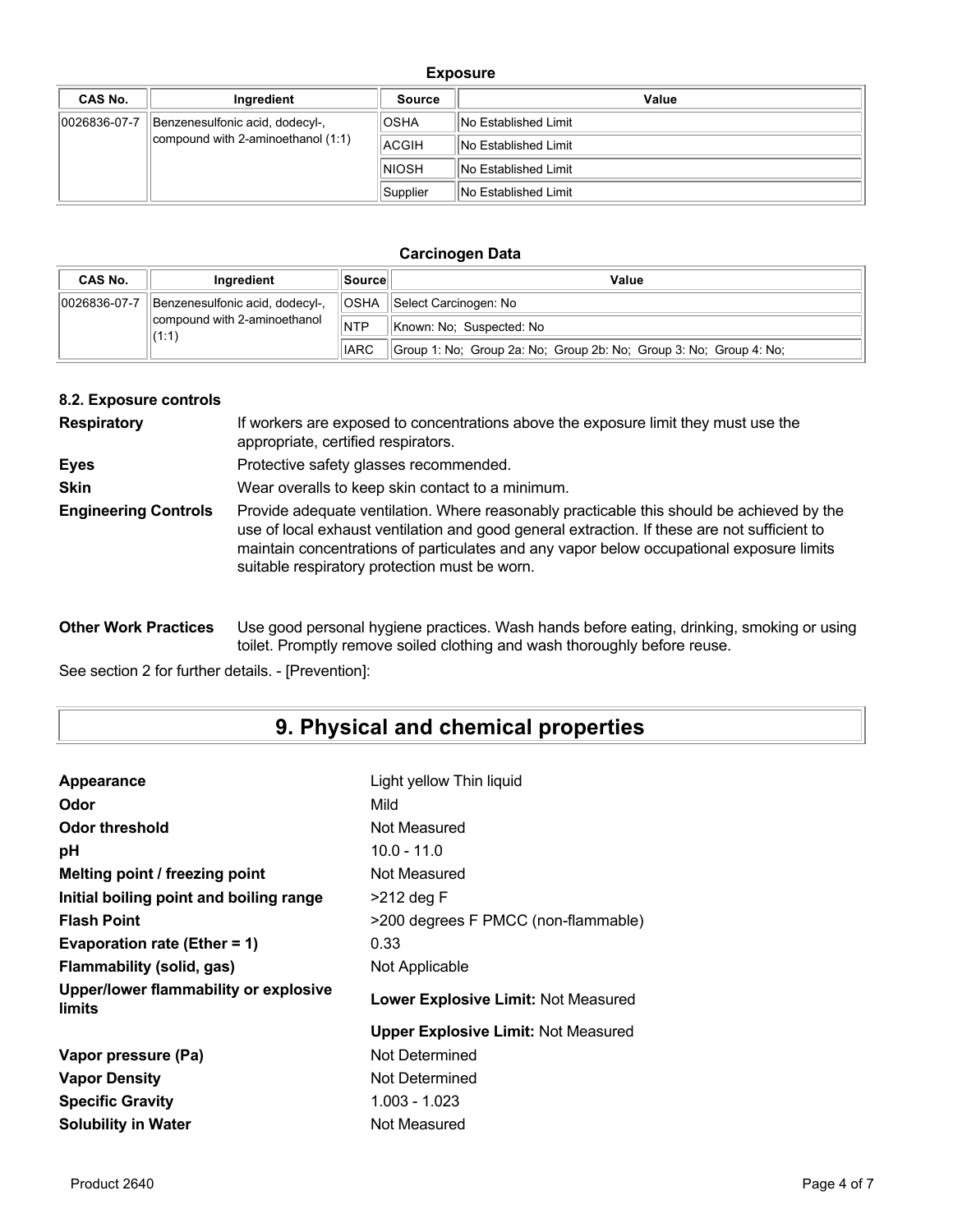| Partition coefficient n-octanol/water (Log<br>Kow) | Not Measured |
|----------------------------------------------------|--------------|
| <b>Auto-ignition temperature</b>                   | Not Measured |
| <b>Decomposition temperature</b>                   | Not Measured |
| <b>Viscosity (cSt)</b>                             | Not Measured |
| Foaming                                            | Moderate     |
| 9.2. Other information                             |              |

No other relevant information.

## **10. Stability and reactivity**

## **10.1. Reactivity** Hazardous Polymerization will not occur. **10.2. Chemical stability** Stable under normal circumstances. **10.3. Possibility of hazardous reactions** No data available. **10.4. Conditions to avoid** No data available. **10.5. Incompatible materials** No data available. **10.6. Hazardous decomposition products** No hazardous decomposition data available.

# **11. Toxicological information**

### **Acute toxicity**

| Ingredient                                       | Oral LD50,<br>mg/kg | Skin LD50.<br>mg/kg | Inhalation<br>Vapor LD50,<br>ma/L/4hr | <b>Inhalation</b><br>Dust/Mist LD50.<br>ma/L/4hr | <b>Inhalation</b><br>Gas LD50,<br>ppm |
|--------------------------------------------------|---------------------|---------------------|---------------------------------------|--------------------------------------------------|---------------------------------------|
| Benzenesulfonic acid, dodecyl-, compound with 2- | No data             | No data             | No data                               | INo data availablel                              | No data                               |
| aminoethanol (1:1) - (26836-07-7)                | available           | available           | available                             |                                                  | available                             |

Note: When no route specific LD50 data is available for an acute toxin, the converted acute toxicity point estimate was used in the calculation of the product's ATE (Acute Toxicity Estimate).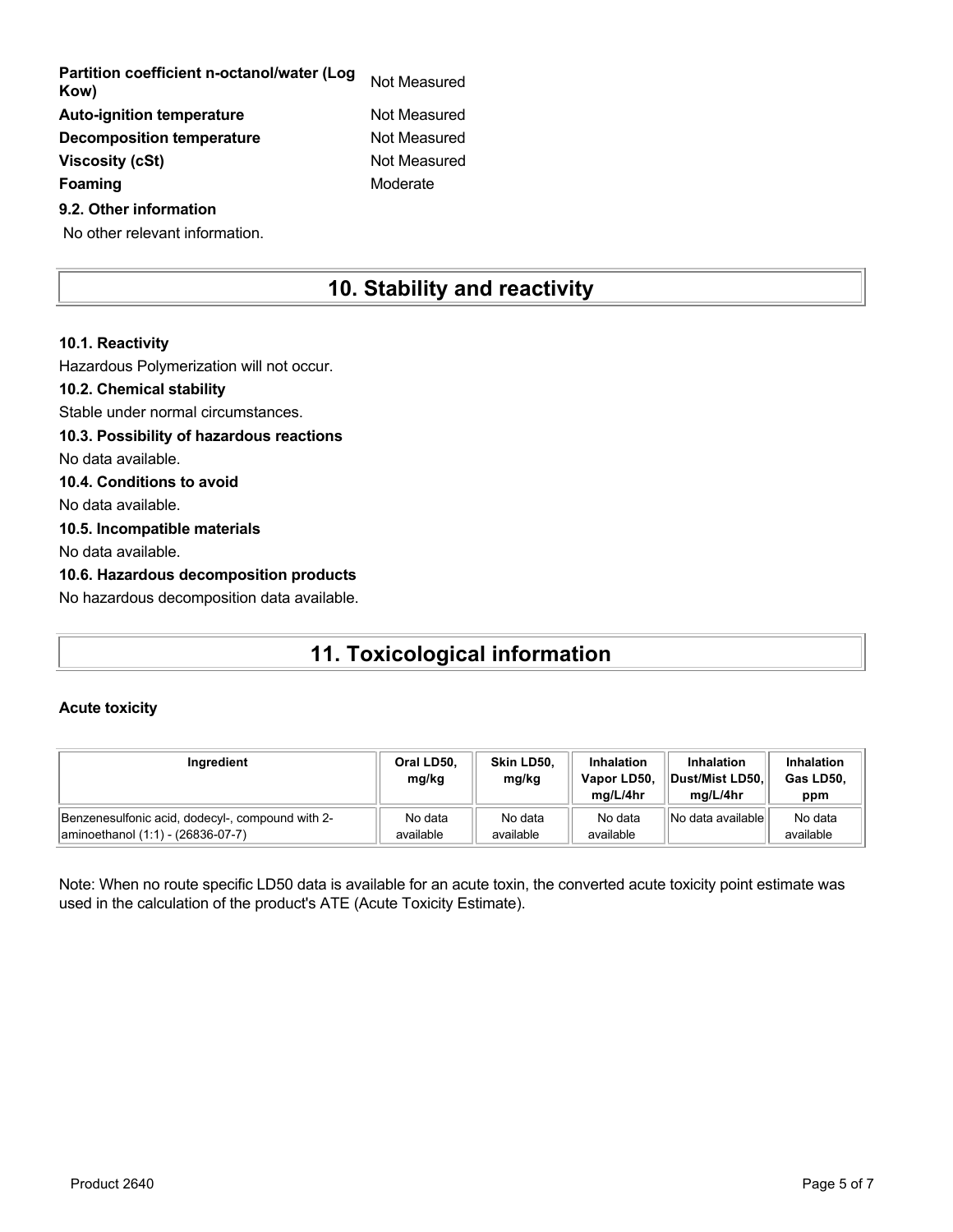| <b>Classification</b>         | Category | <b>Hazard Description</b>                             |
|-------------------------------|----------|-------------------------------------------------------|
| Acute toxicity (oral)         |          | Not Applicable                                        |
| Acute toxicity (dermal)       |          | Not Applicable                                        |
| Acute toxicity (inhalation)   |          | Not Applicable                                        |
| Skin corrosion/irritation     | 3        | Causes mild skin irritation. (Not adopted by US OSHA) |
| Serious eye damage/irritation | 2        | Causes serious eye irritation.                        |
| Respiratory sensitization     |          | Not Applicable                                        |
| Skin sensitization            |          | Not Applicable                                        |
| Germ cell mutagenicity        |          | Not Applicable                                        |
| Carcinogenicity               |          | Not Applicable                                        |
| Reproductive toxicity         | ---      | Not Applicable                                        |
| STOT-single exposure          |          | Not Applicable                                        |
| STOT-repeated exposure        |          | Not Applicable                                        |
| Aspiration hazard             |          | Not Applicable                                        |

# **12. Ecological information**

### **12.1. Toxicity**

No additional information provided for this product. See Section 3 for chemical specific data.

### **Aquatic Ecotoxicity**

| Ingredient                                                                              | 96 hr LC50 fish, | 48 hr EC50 crustacea, | ErC50 algae,  |
|-----------------------------------------------------------------------------------------|------------------|-----------------------|---------------|
|                                                                                         | mg/l             | mg/l                  | mq/l          |
| Benzenesulfonic acid, dodecyl-, compound with 2-<br>  aminoethanol (1:1) - (26836-07-7) | Not Available    | Not Available         | Not Available |

### **12.2. Persistence and degradability**

There is no data available on the preparation itself.

### **12.3. Bioaccumulative potential**

Not Measured

**12.4. Mobility in soil**

No data available.

### **12.5. Results of PBT and vPvB assessment**

This product contains no PBT/vPvB chemicals.

### **12.6. Other adverse effects**

No data available.

## **13. Disposal considerations**

### **13.1. Waste treatment methods**

Observe all federal, state and local regulations when disposing of this substance.

## **14. Transport information**